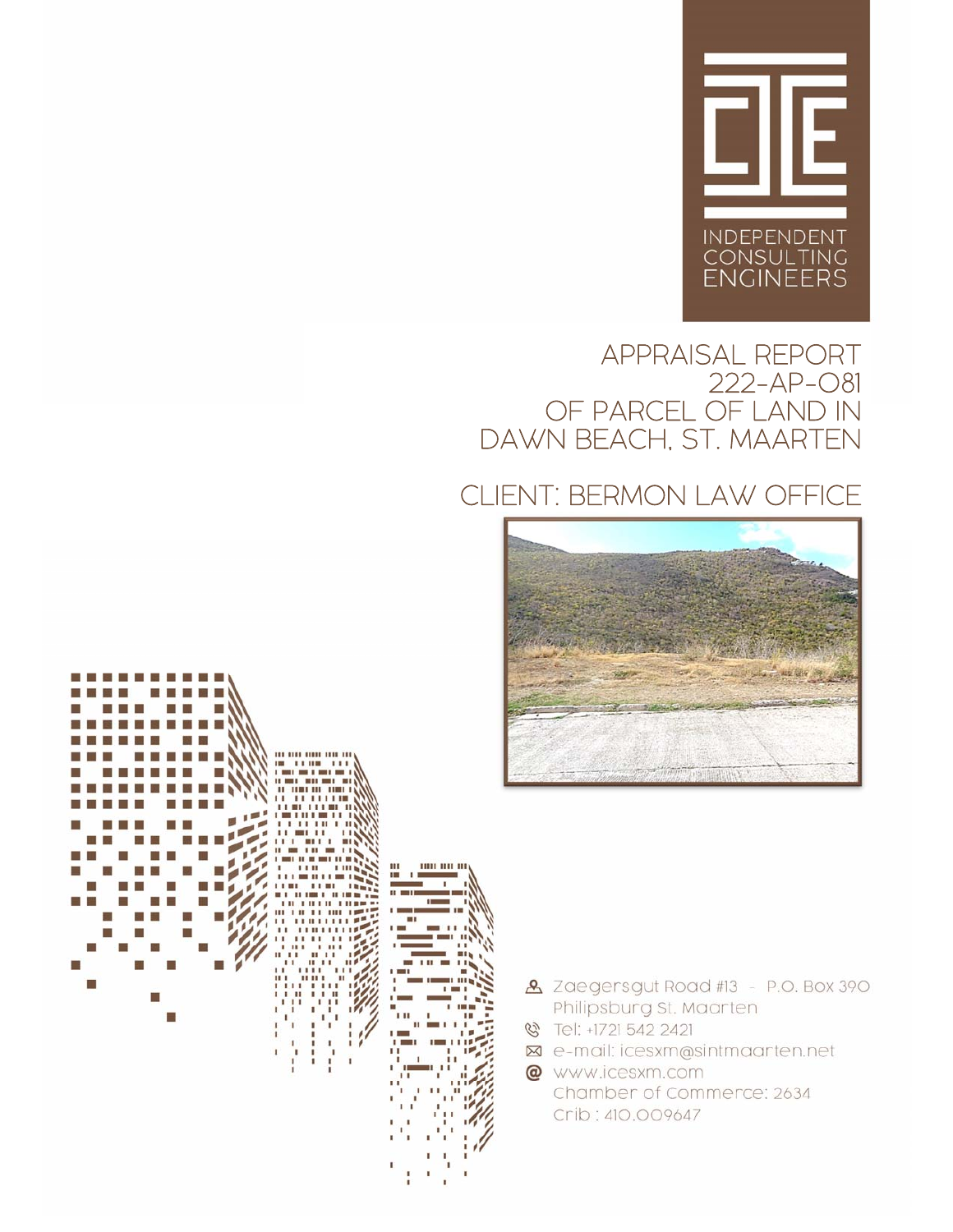

# LEGAL DATA APPRAISAL REPORT NR.: 222-AP-081 PRINCIPAL: Bermon Law Office APPRAISER : Ir. Yuri Daal SIGNATURE : ASSISTED BY: Y. Weyman DATE OF APPRAISAL: April 7, 2022 PROPERTY ADRESS: Trumpet Shell Road DATE OF INSPECTION: April 5, 2022 **FEE SIMPLE** E LEASE HOLD  $\Box$  OTHER PLANS PREPARED BY: N/A DATE: N/A CADASTRAL CODE OBJECT ID.: SXM UPQ 059/1989 OBJECT DETAIL AREA: 847m<sup>2</sup> LEGAL OWNER (S): James Rawlinston Busby & Nevilla Elizabeth Busby geb. Tyrell MORTGAGE: N/A SEIZURES: 2 DESCRIPTION OF THE PROPERTY SITE  $\square$  FLAT  $\square$  normal slope  $\square$  average slope  $\square$  steep slope  $\square$  valley view  $\square$  BAY/BEACH VIEW  $\square$  OCEAN VIEW  $\square$  LAGOON VIEW  $\square$  POND VIEW  $\Box$  VIEW OF A NEIGHBOURING ISLAND(S) AREA  $\nabla$  residential area  $\square$  top class  $\square$  commercial/residential  $\square$   $\square$  middle class INDUSTRIAL/RESIDENTIAL LOW INCOME  $\Box$  UNDEVELOPED AREA  $\Box$  BELOW STANDARDS **SERVICES** ELECTRICITY **ELECTRICITY** SEWAGE  $\Box$  SATELLITE / CABLE  $\Box$  TELEPHONE  $\Box$  ALL AVAILABLE NEARBY VINICITY ROADS **PAVED ROADS VERY GOOD**  GOOD  $\Box$  Average

**DETERIORATED** 

**Example 1** FAIR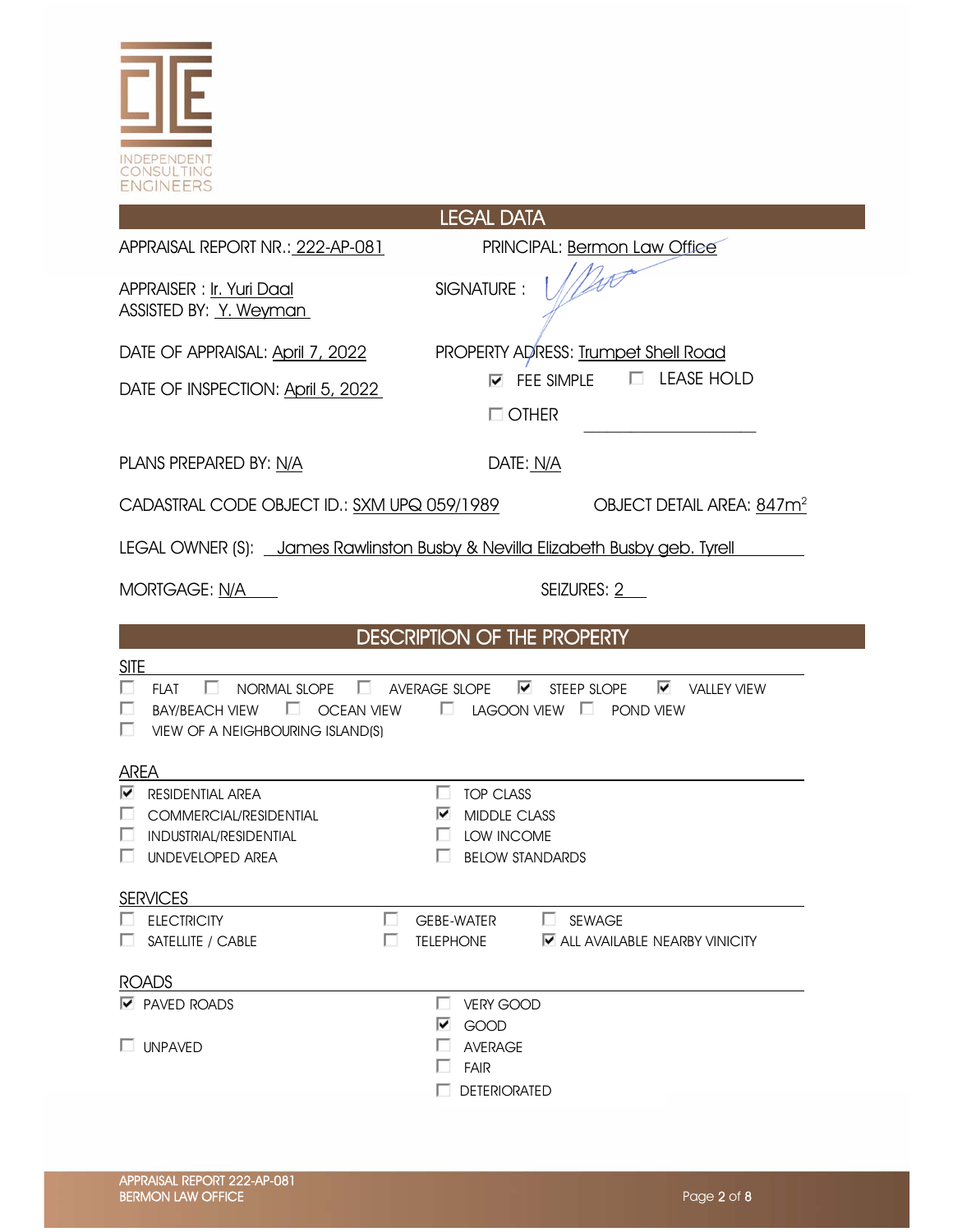

This parcel of land is in a gated community known as Dawn Beach Estate in district Upper Prince's Quarter. The Dawn Beach Estate is next to the Westin Resort. The subdivision is accessible via the Melford A. Hazel Road. There is a wall with a gate at the entrance with a security booth. The infrastructure is in place, concrete roads, meter walls, underground utility lines and streetlights. The area is generally well developed with single residential villas and multi-residential units. At the time of inspection, the subject parcel of land is overgrown with vegetation.



### CONSIDERATION OF THE VALUER

The valuation has been derived from the cost approach and consideration has been given to the income approach and comparable Approach.

| <b>LOCATION</b>        | C/A or CCOID | <b>LOT SIZE</b><br>IN M <sup>2</sup> | PRICE/M <sup>2</sup><br>IN USS | <b>PRICE IN USS</b> | <b>DATE</b>  | <b>DESCRIPTION</b> |
|------------------------|--------------|--------------------------------------|--------------------------------|---------------------|--------------|--------------------|
| <b>DAWN BEACH</b>      | UPQ 065/2001 | 1200                                 | 141.67                         | 170,000.00          | Feb 8, 2021  | land               |
| <b>RED POND ESTATE</b> | UPQ 121/2011 | 1217                                 | 123.25                         | 150,000.00          | Dec 4, 2020  | land               |
| <b>OYSTER POND</b>     | UPQ 146/2009 | 716                                  | 146.65                         | 105,000,00          | Oct 19, 2020 | land               |

### Similar Land Comparable of property sales:

The appraiser herewith states that all data used in this report are correct to the best of his knowledge, and that he has no interest whatsoever in the valuated property.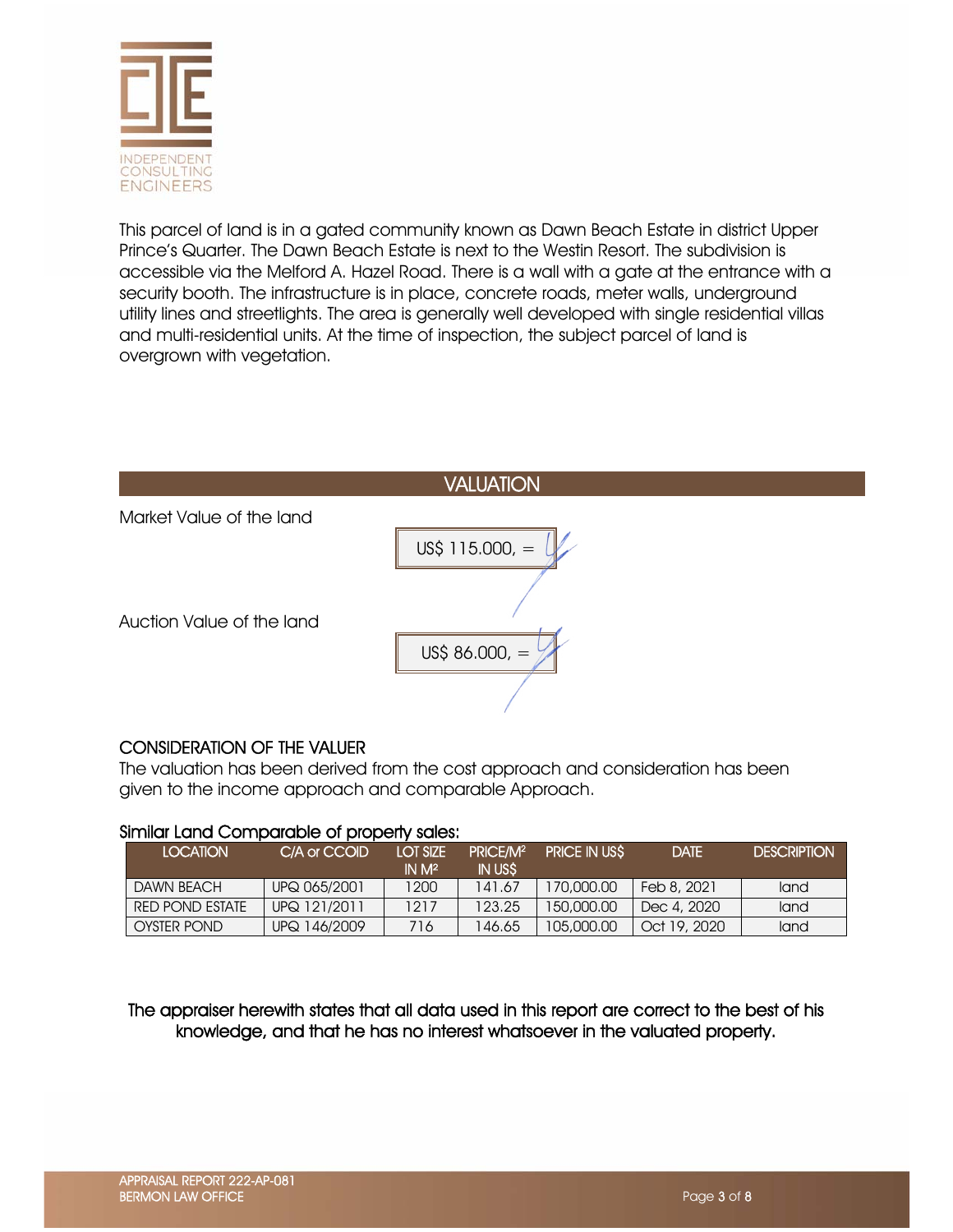

## Appraisal Explanatory Notes

In general, ICE valuations are conservative since in our views there is a variety of a market force on the island between the purchasing power of island visitors (tourists), foreign investors, the local investors and inhabitants. These market forces influence the real estate market.

To arrive at market values of houses and villas we apply sales comparables of land as obtained via the Kadaster land register offices and the cost approach of the improvements. These data form the basis for the appraiser to conclude a market value. To be noted is that comparable of sales of Government lease land alone are generally not registered since they require an approval of the Government and may not be granted. Comparables of houses and villas are almost impossible due to a variety of design, shape and quality of the building and its finishings of the interior, of which the latter often times is subject to the personal taste of the owner.

For apartments and condominiums, we use sales comparables as a guideline where available.

The cost approach is based on our expertise in estimated construction cost taken into consideration the quality, state and appearance of the construction of the buildings and exterior works. These estimates are based on square meter prices of construction.

Commercial properties as well as certain commercially operated condominium developments are generally valuated on the income approach capitalized over 10 years, allowing a discount for operation. This method is equal to: Value = yearly net income divided by a cap rate of 10%.

The cost and income approach do have generally certain variations and cannot be compared, while comparables are subject to the market in certain periods of time.

The market trend fluctuates and is carefully observed by the appraiser.

Our values indicated in the report are:

#### Market value

Consisting of the land value and value of the improvements on the land.

The land value is generally derived from sales comparables, while improvements represent the value of all that has been developed on the parcel of land.

This market value can be considered realistic and a fair market value providing buyer and seller are prepared to come to a deal. Whereas the buyer does not have any restrains in financing the property and the seller is not forced to sell the property.

#### Auction value

Generally, 70% to 80% of the market value can be considered a quick sale below the market value, but also an auction (forced sale) value whereas the seller or financer (mortgagor) of the property is forced to liquidate the property. Based on proper marketing of the subject.

#### Reconstruction cost

These costs represent the replacement cost of the improvements.

#### Rental value

Rental values are generally applied for commercial properties indicating a gross rental income per month. These rental values are derived from the subject or comparable properties and form the basis for the income approach.

Our appraisals are based on visual observations and are not technical reports, neither an opinion on the structural soundness of the structures. If we noticed any discrepancies that should be brought to the attention of the interesting parties for the appraised value, we will indicate such in the appraisal report. Recommendations for an additional survey by a structural engineer will be indicated if the observed defects of the building appear to be more seriously during the inspection by the appraiser. Infringements regarding the subject parcel(s) of land are not part of the appraisal survey.

The overall rating in the report gives the appraiser's impression of the inspected property.

St. Maarten, March 2016 INDEPENDENT CONSULTING ENGINEERS N.V.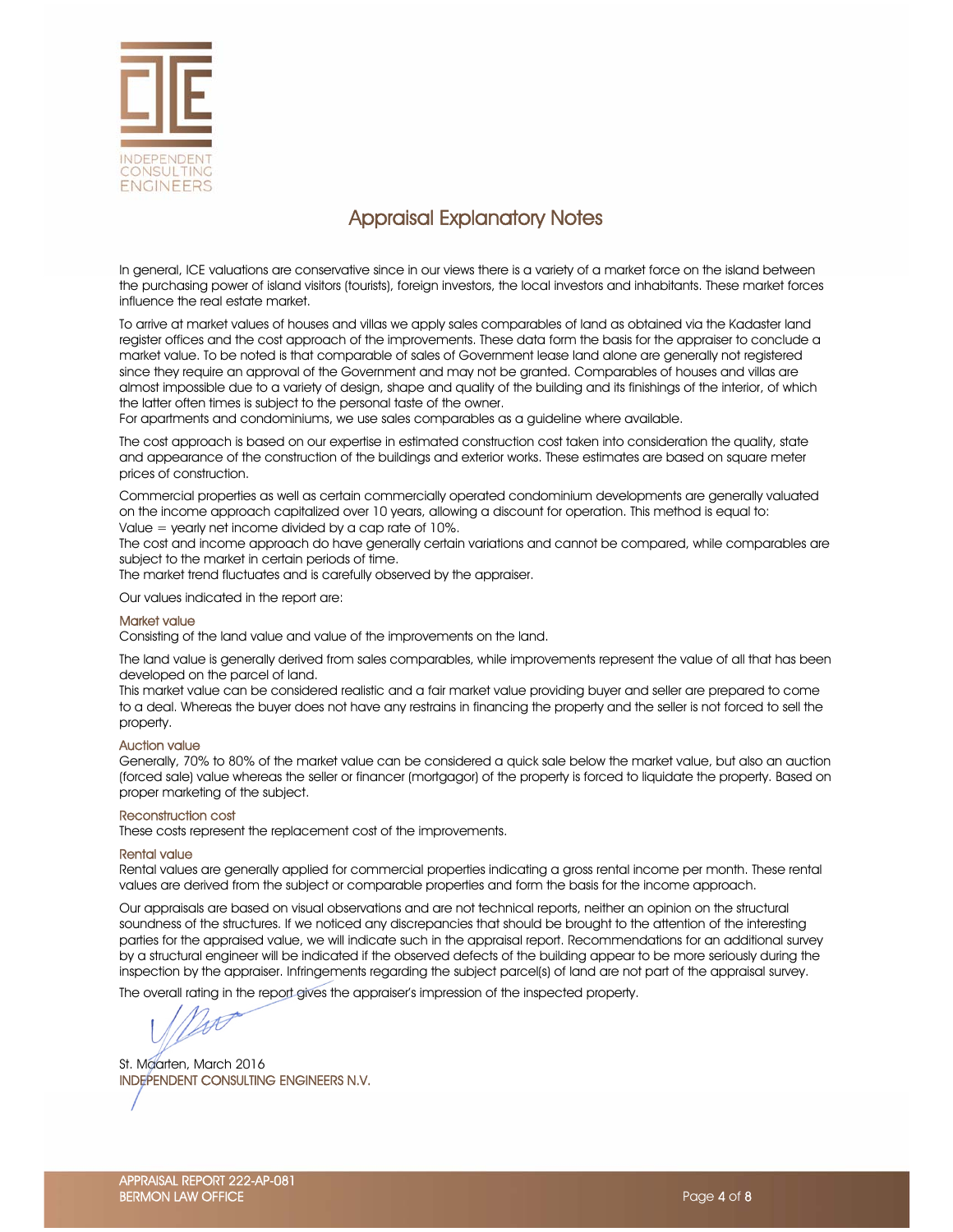

## Title search

|                                                                                           | Page<br>$1$ van $2$<br>Kadaster<br>$1 - 4 - 2022$<br>Date<br>14:38<br>Time                                                                                                                                         |  |  |  |
|-------------------------------------------------------------------------------------------|--------------------------------------------------------------------------------------------------------------------------------------------------------------------------------------------------------------------|--|--|--|
| Cadastral extract (object)                                                                |                                                                                                                                                                                                                    |  |  |  |
| Registration update through<br><b>Extract per</b><br>Reference<br><b>Extract price</b>    | $11 - 8 - 2010$<br>$1 - 4 - 2022$<br>Monique Hofman-Ruigrok{Bermon Law}01-04-2022 A.P.<br>ANG 65,00                                                                                                                |  |  |  |
| Cadastral code object                                                                     |                                                                                                                                                                                                                    |  |  |  |
| Identification<br>Index                                                                   | <b>SXM UPQ 059/1989</b>                                                                                                                                                                                            |  |  |  |
| <b>Object details</b>                                                                     |                                                                                                                                                                                                                    |  |  |  |
| Area<br>Description<br>Origin<br>Location                                                 | 847 m <sup>2</sup><br>Meetbrief                                                                                                                                                                                    |  |  |  |
| <b>Object note</b><br>Date of commencement<br>Valid through<br>Description                | Previous certificate of admeasurement<br>289/1986                                                                                                                                                                  |  |  |  |
| <b>Entitled person</b>                                                                    | 0/0 Ownership                                                                                                                                                                                                      |  |  |  |
| Name<br>Identification<br>Born<br>Sex<br><b>Marital status</b><br>Profession<br>Residence | <b>JAMES RAWLINSTON BUSBY</b><br>NE8477476<br>$31 - 8 - 1962$<br>Male<br>Married<br>Sports Educator<br>Peach Road 6 Apt 9F<br><b>Sint Maarten</b>                                                                  |  |  |  |
| <b>Rights</b><br>Right obtained by<br>Type of deed                                        | C register volume/number 118/35<br>Sale and purchase<br>purchase price USD 39.000,00<br>(acquired with more real estate)<br>registered on 30-11-1992 0:00:00<br>executed at 23-11-1992 before notary E. S. Rosario |  |  |  |
| <b>Entitled person</b>                                                                    | 0/0 Ownership                                                                                                                                                                                                      |  |  |  |
| Name<br>Sex<br>Marital status                                                             | <b>NEVILLA ELIZABETH BUSBY GEB. TYRELL</b><br>Female<br>Married                                                                                                                                                    |  |  |  |

Stichting Kadaster & Hypotheekwezen St. Maarten<br>Backstreet 118, Philipsburg, St. Maarten<br>ph: (+1721) 5422282, fax: (+1721) 5422880, registry@kadastersxm.org, survey@kadastersxm.org

All our services are governed by the General Terms and Conditions of Stichting Kødester & Hypotheekwezen St. Maarten, which include a limitation of<br>Itability, These terms, which have been filed with the Court of First Inst

×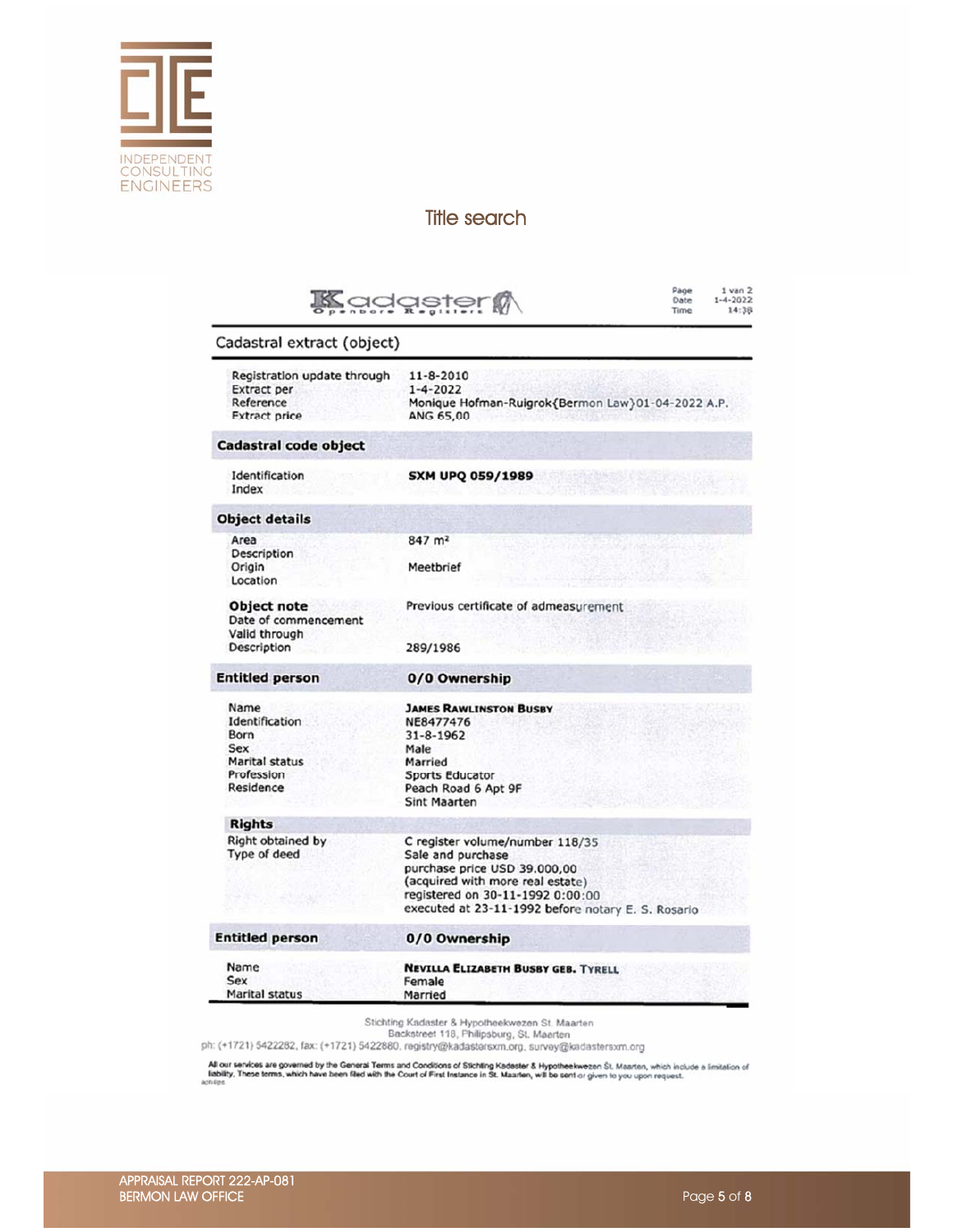

# **Kadgster**

Page<br>Date<br>Time 2 van 2<br>1-4-2022<br>14:38

### Cadastral extract (object)

| Profession<br>Residence           | accountant                                                                                                                                                                                                         |
|-----------------------------------|--------------------------------------------------------------------------------------------------------------------------------------------------------------------------------------------------------------------|
|                                   | <b>Sint Maarten</b>                                                                                                                                                                                                |
| <b>Rights</b>                     |                                                                                                                                                                                                                    |
| Right obtained by<br>Type of deed | C register volume/number 118/35<br>Sale and purchase<br>purchase price USD 39.000,00<br>(acquired with more real estate)<br>registered on 30-11-1992 0:00:00<br>executed at 23-11-1992 before notary E. S. Rosario |
| <b>Mortgages and seizures</b>     |                                                                                                                                                                                                                    |
| Seizure                           | D register volume/number 7/102<br>claim USD 2.446,00<br>Conservatory seizure<br>registered on 24-9-1993 0:00:00<br>drawn up 24-9-1993 by bailiff K. Arndell                                                        |
| Claimer                           | Dawn Beach Estate Lots Foundation                                                                                                                                                                                  |
| Seizure                           | D register volume/number 17/107<br>claim USD 40.351,44<br><b>Executorial seizure</b><br>registered on 4-8-2015 14:45:00                                                                                            |
| Claimer                           | drawn up 4-8-2015 by bailiff S.M. Apon (Deurwaarder)<br>Dawn Beach Estate Lots Foundation                                                                                                                          |

Stichting Kadaster & Hypotheekwezen St. Maarten<br>Backstreet 118, Philipsburg, St. Maarten<br>ph: (+1721) 5422282, fax: (+1721) 5422880, registry@kadastersxm.org, survey@kadastersxm.org

All our services are governed by the General Terms and Conditions of Stichting Kadaster & Hypotheekwezen St. Maarten, which include a limitation of<br>sanily. These terms, which have been filed with the Court of First Instanc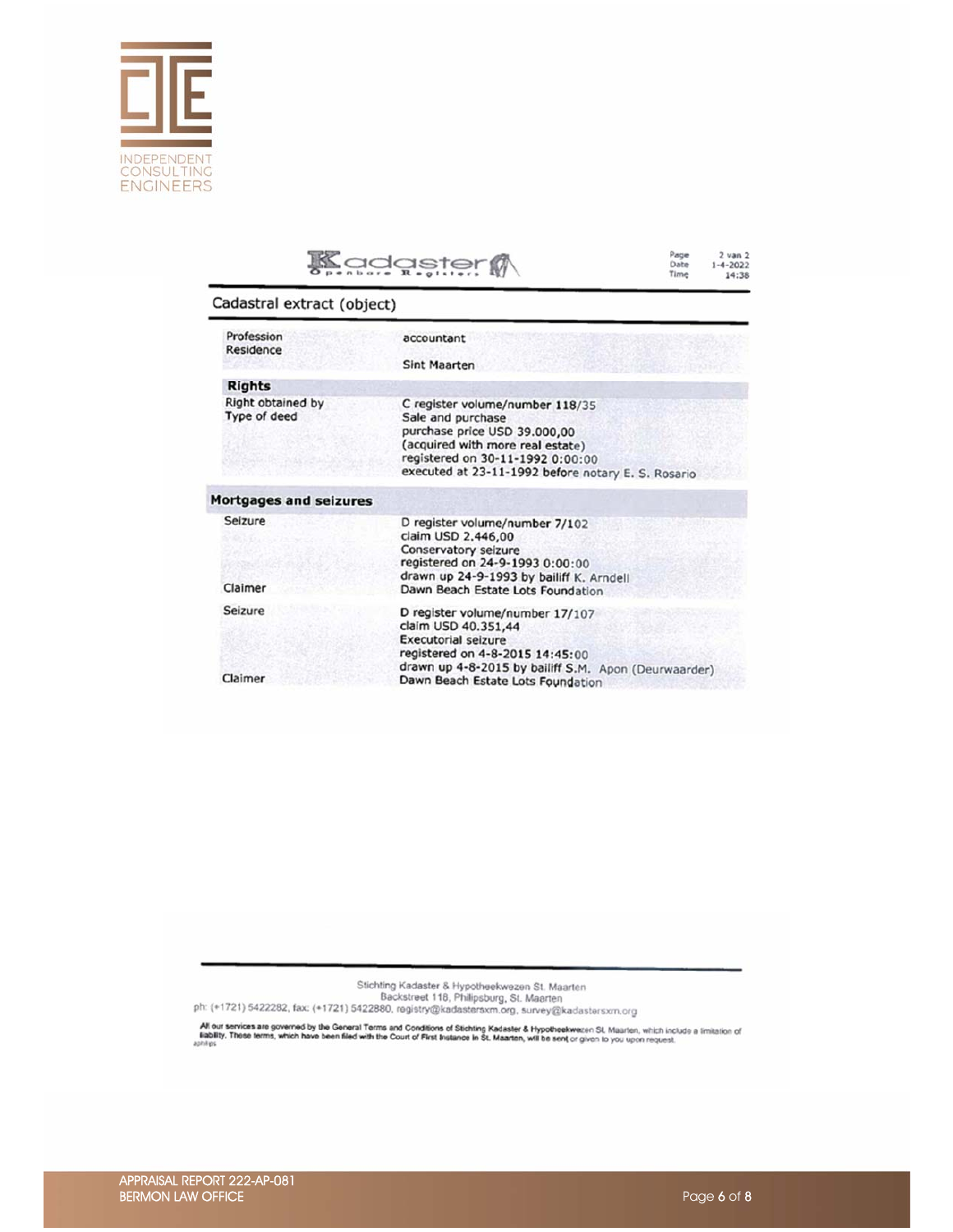

## **Photos**